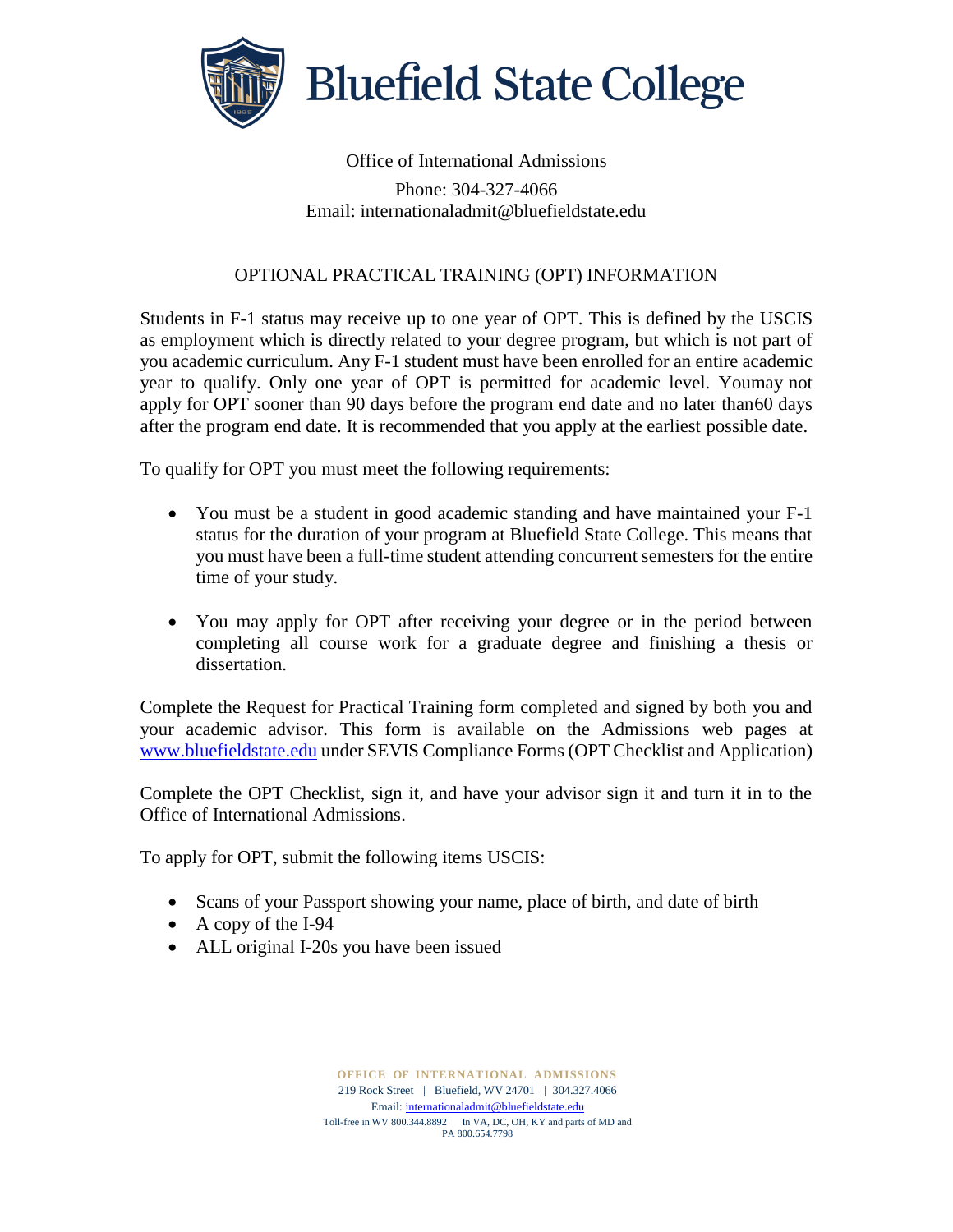- Two passport sized photographs (2" x 2") which meet USCIS specifications for the employment card
- A \$410.00 money order or cashier's check made out to U.S. Department of Homeland Security.
- I-765 Application for Employment Authorization (You can download this online.)

The PDSO will review your application. You will receive a new I-20 endorsed for OPT, andyou will send that and all other forms to the appropriate regional USCIS Service Center.

• Applicant is responsible for sending materials to USCIS Service Center.

When sending via United States Postal Service (USPS), ship to the following address:

USCIS Chicago Lockbox P.O. Box 805373 Chicago, IL 60680

PROCESSING FOR OPT MAY TAKE UP TO 3 MONTHS. If you are not approved for OPT after 3 months from receipt of application by USCIS, you may apply for a temporary EAD card. USCIS STATES THAT YOU MAY NOT WORK UNTIL THE EAD CARD IS RECEIVED AND ONLY DURING THE DATES LISTED ON THE EAD CARD!

Return the documents in the following pages ONLY to the Office of International Admissions.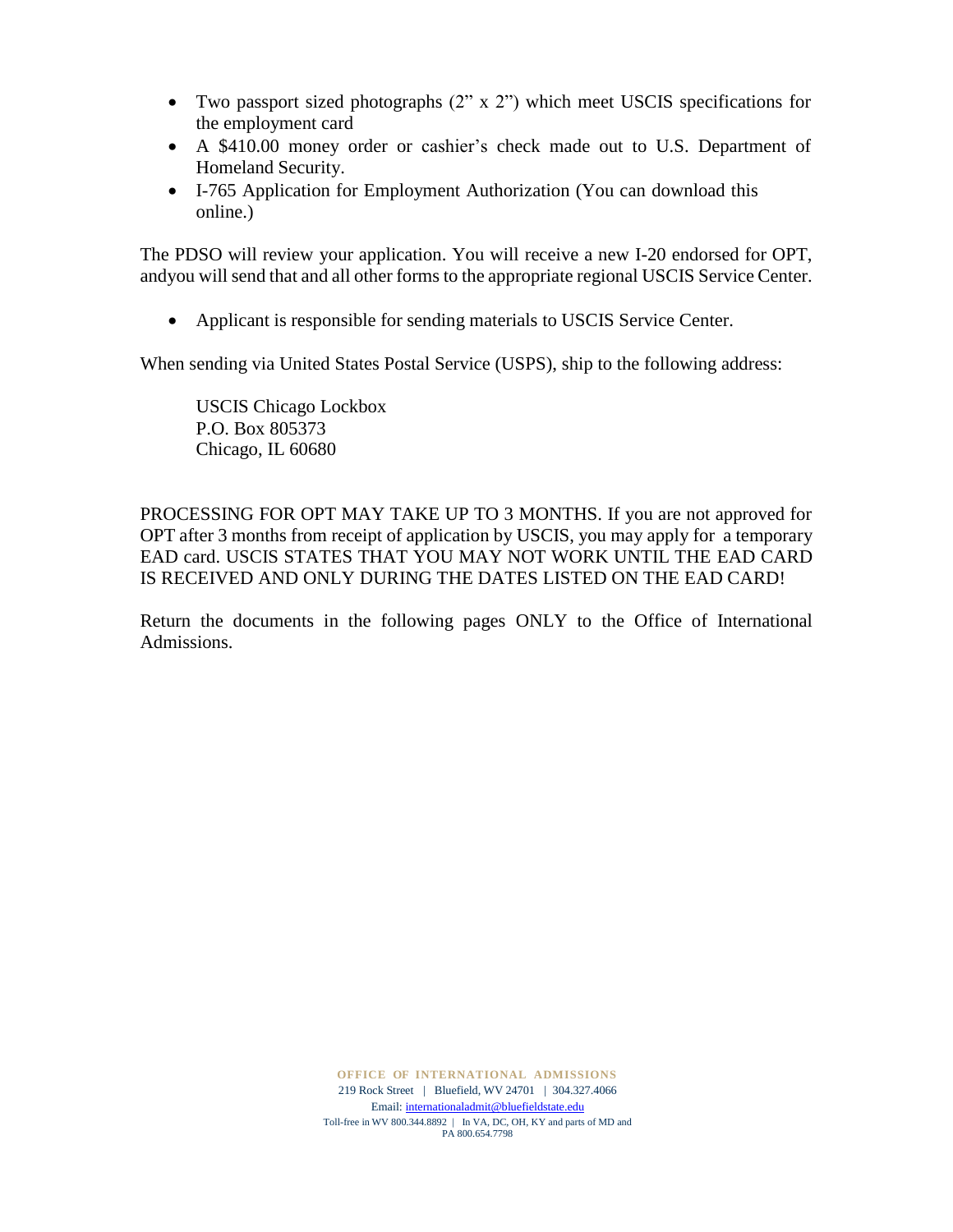## OPTIONAL PRACTICAL TRAINING (OPT) APPLICATION

| Student completes this section:                                                                                |                                       |                                 |
|----------------------------------------------------------------------------------------------------------------|---------------------------------------|---------------------------------|
| Name: 2008. 2010. 2010. 2010. 2010. 2010. 2010. 2010. 2010. 2011. 2012. 2014. 2016. 2017. 2018. 2019. 2010. 20 |                                       | BSC ID- $\frac{1}{\sqrt{2\pi}}$ |
| Gender: $\Box$ Male $\Box$ Female                                                                              |                                       |                                 |
| Country of Citizenship: Country of Permanent Residence: Country of Permanent Residence:                        |                                       |                                 |
|                                                                                                                |                                       |                                 |
| Phone: Email: Communication Chive.bluefieldstate.edu                                                           |                                       |                                 |
| Major: Degree Earned: 2008. [2013] Degree Earned:                                                              |                                       |                                 |
|                                                                                                                |                                       |                                 |
|                                                                                                                | (mm/dd/yyyy)<br>$\text{(mm/dd/yyyy)}$ |                                 |
| Date of Graduation: Note that the set of Graduation:                                                           |                                       |                                 |
|                                                                                                                | (mm/dd/yyyy)                          |                                 |
| Length of OP Training period requested: ___________ _______ 12 Months (maximum)                                |                                       |                                 |
| $\text{mm}/\text{dd}/\text{yyy}$                                                                               | $\text{(mm/dd/yyyy)}$                 |                                 |

NOTE: Only one year of OPT is granted after the baccalaureate degree program, and once granted, OPT cannot be cancelled, even if you do not find employment. You will need to allow up to 90 days for Immigration to process your application.

I hereby apply for a period of practical training related to my F-1 non-immigrant status. I understand that if it is granted, I am responsible for maintaining my F-1 status. I will notify the Office of International Initiatives immediately if I should move. I understand that if I receive permission for optional practical training, I am responsible for ensuring that the employment is appropriate for my academic degree, as required by USCIS (United States Citizenship and Immigration Services) regulations.

| Signature of student: | Date: |  |
|-----------------------|-------|--|
|-----------------------|-------|--|

As the student's Academic Advisor or Dean, I have reviewed the OPT outline above. With my signature below, I recommend that you authorize this student to participate in OPT as described.

| Signature: |  |  |  |
|------------|--|--|--|
| Date:      |  |  |  |